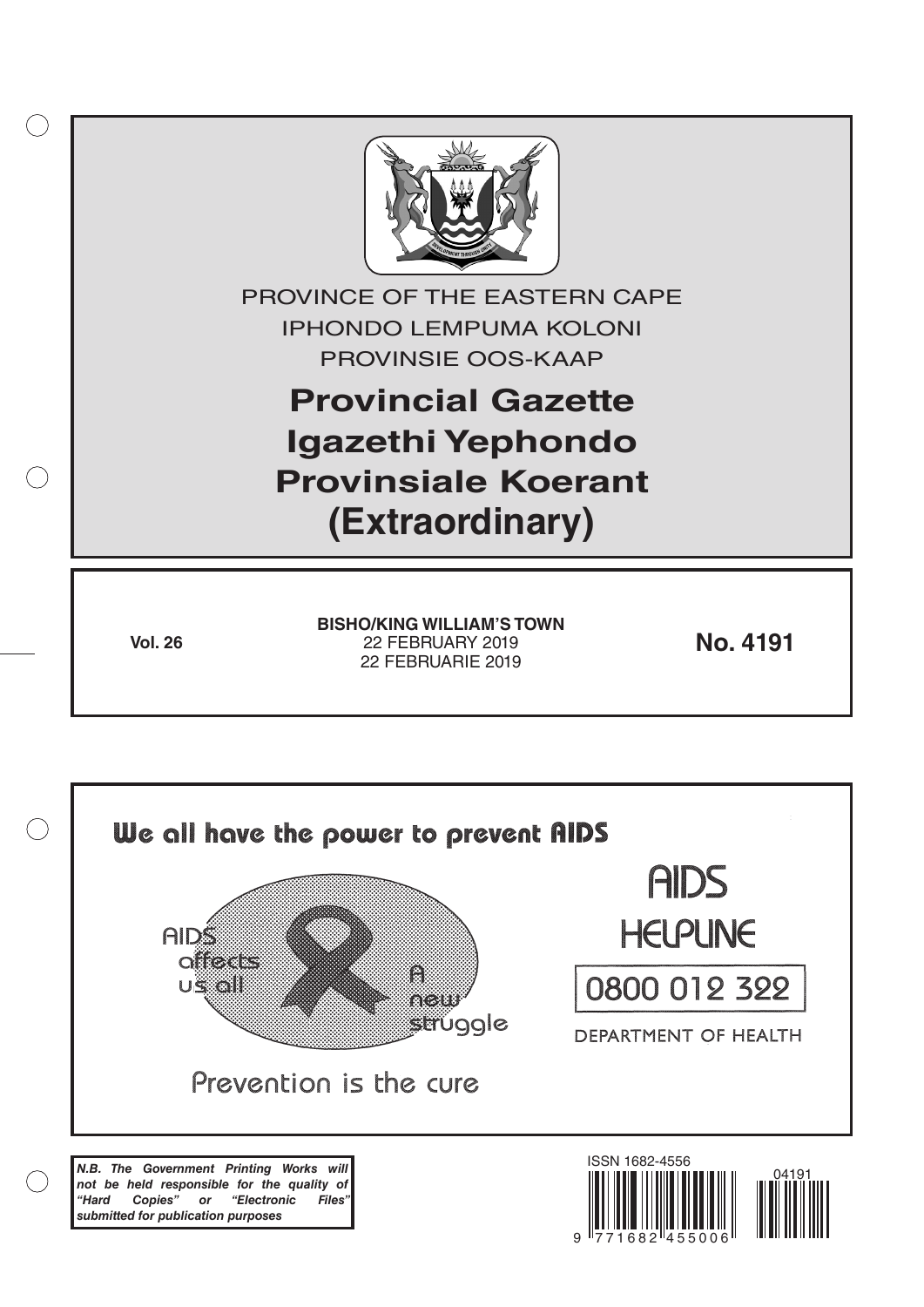## **IMPORTANT NOTICE:**

**The GovernmenT PrinTinG Works Will noT be held resPonsible for any errors ThaT miGhT occur due To The submission of incomPleTe / incorrecT / illeGible coPy.**

**no fuTure queries Will be handled in connecTion WiTh The above.**

### **CONTENTS**

|          |                                                                                                       | Gazette<br>No | Paae<br>No. |
|----------|-------------------------------------------------------------------------------------------------------|---------------|-------------|
|          | <b>LOCAL AUTHORITY NOTICES • PLAASLIKE OWERHEIDS KENNISGEWINGS</b>                                    |               |             |
| 37<br>38 | Eastern Cape Liquor Act (10/2003): Notice of lodgement of applications for transfer of certificate of | 4191          | з           |
|          |                                                                                                       | 4191          |             |
| 39       | Eastern Cape Liquor Act (10/2003): Notice of lodgement of applications for removal of certificate of  | 4191          |             |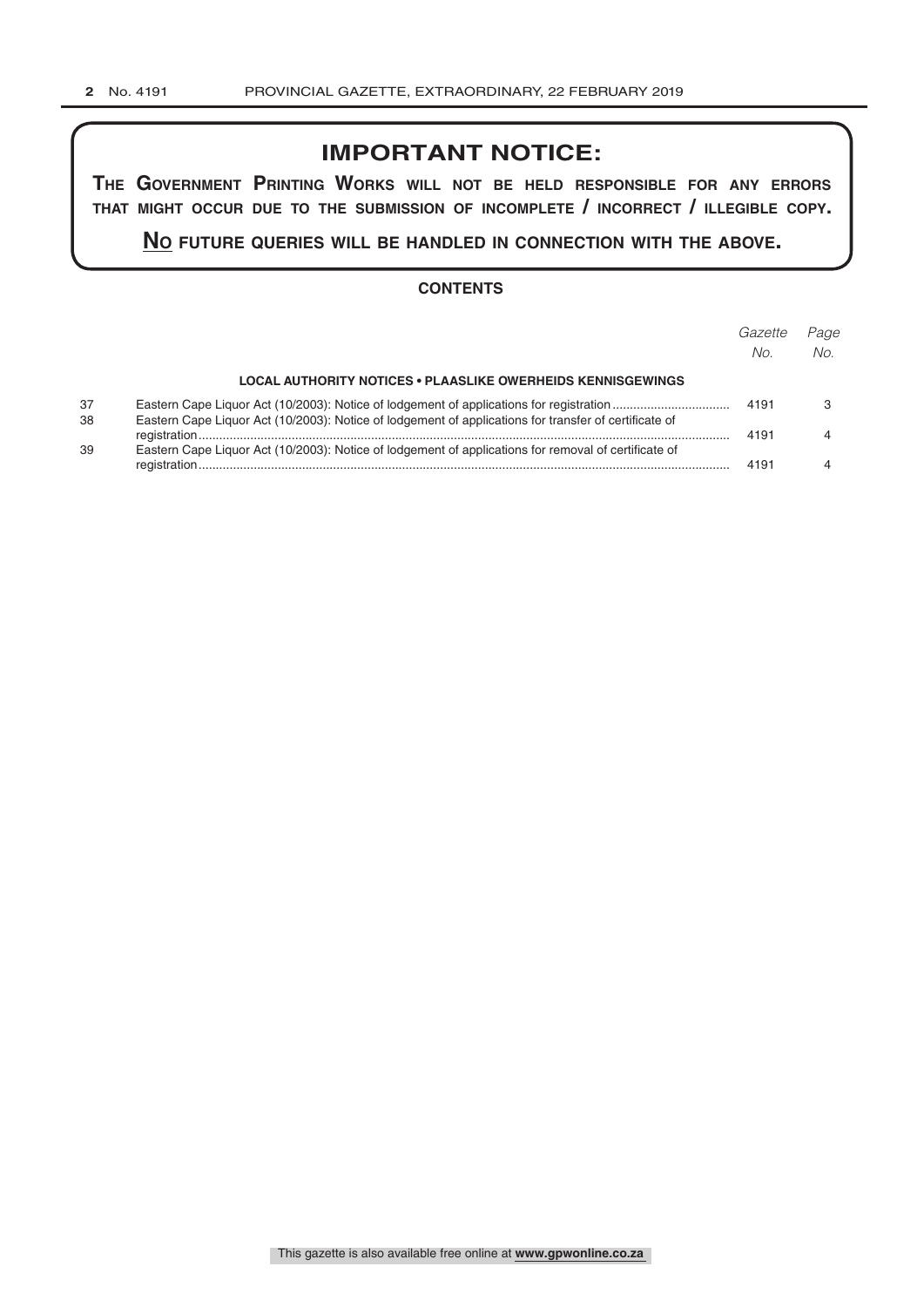# Local Authority Notices • Plaaslike Owerheids Kennisgewings

#### **LOCAL AUTHORITY NOTICE 37 OF 2019**

1. CM3 [Reg 4 (1)]

EASTERN CAPE LIQUOR ACT, 2003 (Act No. 10 of 2003) NOTICE OF LODGEMENT OF APPLICATIONS FOR REGISTRATION

Notice is hereby given that the applications for registration, particulars of which appear in the Schedule hereunder, have been lodged with the Board.

Interested parties may, free of charge, inspect any application which appears in the Schedule hereunder and may within twenty one days of this notice, lodge with the Board written representations in support of, or written objections.

LERATO RADIKOANYANA EASTERN CAPE LIQUOR BOARD 21 February 2019

**SCHEDULE** 

| <b>Application Number</b> |                   | $\overline{2}$                                      | 3                                   | 4                            | 5<br>Name under which business is to be<br>conducted and particulars of the erf.<br>street or farm |  |
|---------------------------|-------------------|-----------------------------------------------------|-------------------------------------|------------------------------|----------------------------------------------------------------------------------------------------|--|
|                           |                   | Name and number of<br>Ward                          | Kind of registration<br>applied for | Kind of liquor to<br>be sold |                                                                                                    |  |
| 1.1                       | REF2005/012862/23 | Ward 15 Buffalo City<br>Metropolitan Municipality   | On Consumption                      | All kinds                    | Asante Estate, Farm 599, C 33 Thompark.<br>East London, 5201                                       |  |
| 2.                        | REF2018/524934/07 | Ward 15 Buffalo City<br>Metropolitan Municipality   | On and Off<br><b>Consumption</b>    | All kinds                    | KK's Tavern, No. 1993 N.U. 3. Mdantsane.<br>5219                                                   |  |
| 3.                        | REF8304095313084  | Ward 28 Nelson Mandela<br>Metropolitan Municipality | On and Off<br>Consumption           | All kinds                    | Buks Tavern, 4 Msengane Street, Zwide,<br>Port Elizabeth, 6001                                     |  |
| 4.                        | REF9710280418083  | Ward 6 Matatiele Local<br>Municipality              | On and Off<br>Consumption           | All kinds                    | Sedibeng Tavern, Khoapha Administrative<br>Area, Matatiele, 4730                                   |  |
| 5.                        | REF4401095467086  | Ward 14 Elundini Local<br>Municipality              | On and Off<br>Consumption           | All kinds                    | Masonwabe Tavern,<br>Lehana's<br>Pass<br>Location, Mount Fletcher, 4770                            |  |
| 6.                        | REF5803225918087  | Ward 14 Kouga Local<br>Municipality                 | Off Consumption                     | All kinds                    | Zita's Liquors, Erf 1321, 78 Robbie Dennis<br>Street, Mandela Bay, Jeffreys Bay, 6330              |  |
| 7.                        | REF6010165034086  | Ward 16 Sengu Local<br>Municipality                 | On Consumption                      | All kinds                    | Manor, Cnr Of Coles<br>Roval<br>&<br>Greyvenstein Street, Barkly East, 9786                        |  |
| 8.                        | REF6306155005080  | Ward 40 Nelson Mandela<br><b>Bay Metropolitan</b>   | On Consumption                      | All kinds                    | Out Of Africa, Portion 102 Of 416, 102<br>Rocklands Road, Rocklands, Uitenhage.<br>6280            |  |
| 9.                        | REF7111035348083  | Ward 46 Nelson Mandela<br><b>Bay Metropolitan</b>   | On and Off<br>Consumption           | All kinds                    | $\overline{2}$<br>Mandy's<br>Jazz,<br>Phato<br>Street.<br>Kwanobuhle, Uitenage, 6220               |  |
| 10.                       | REF8404240683082  | Ward 4 Emalahleni Local<br>Municipality             | On and Off<br>Consumption           | All kinds                    | Makolo's Tavern, Cacadu Village, Block<br>2, Lady Frere, 5410                                      |  |
| 11.                       | REF8602185342081  | Ward 28 Enoch Mgijima<br><b>Local Municipality</b>  | Off Consumption                     | All kinds                    | 4 <sup>th</sup> Street Corner Bottle Store.                                                        |  |
| 12.                       | REF8604145016086  | Kouga Local Municipality                            | <b>Special Event</b>                | All kinds                    | Spar Farmers Guide Skou, Metlarkamp<br>Street, Hankey, 6350                                        |  |
| 13.                       | REF2015/078117/07 | Nelson Mandela Bay<br>Metropolitan                  | <b>Special Event</b>                | All kinds                    | The Grand, Forest Hill Drive, South End,<br>Port Elizabeth, 6001                                   |  |
| 14.                       | REF7612100389084  | Nelson Mandela Bay<br>Metropolitan                  | <b>Special Event</b>                | All kinds                    | Ratel Rally, Erf 1, R75 Spring Holiday<br>Resort, Uitenhage, 6280                                  |  |
| 15.                       | REF8611015825082  | Nelson Mandela Bay<br>Metropolitan                  | <b>Special Event</b>                | All kinds                    | Happy Valley F & D Fest, Marine Drive,<br>Happy Valley, Humewood, Port Elizabeth.<br>6001          |  |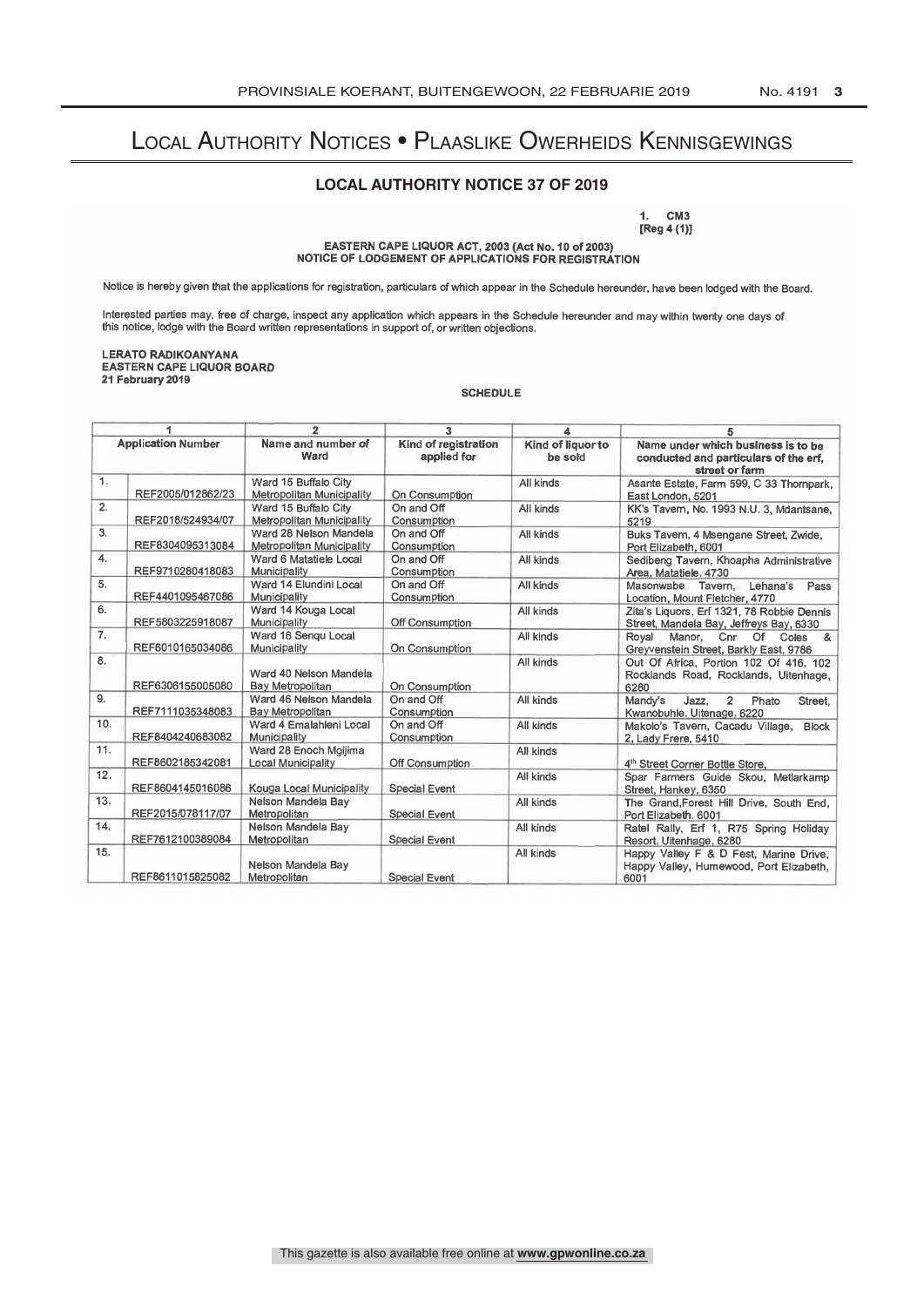#### **LOCAL AUTHORITY NOTICE 38 OF 2019**

FORM 9 [ Reg 11 (1)]

## EASTERN CAPE LIQUOR ACT, 2003 (Act No. 10 of 2003)

### NOTICE OF LODGEMENT OF APPLICATIONS FOR TRANSFER OF CERTIFICATE OF REGISTRATION

Notice is hereby given that the applications for transfer of certificates of registration, particulars of which appear in the Schedule hereunder, have been lodged with the Board.

Interested parties may, free of charge, inspect any application which appears in the Schedule hereunder and may within twenty one days of this notice, lodge with the Board written representations in support of, or written objections.

LERATO RADIKOANYANA EASTERN CAPE LIQUOR BOARD 21 February 2019

**SCHEDULE** 

| <b>Application Number</b> |                   |                                                |                                                                |                                                                   | <b>Particulars of prospective</b><br>holder of certificate of<br>registration |  |
|---------------------------|-------------------|------------------------------------------------|----------------------------------------------------------------|-------------------------------------------------------------------|-------------------------------------------------------------------------------|--|
|                           |                   | Name and<br>number of Ward                     | Particulars of<br>certificate of<br>registration               | <b>Particulars of holder</b><br>of certificate of<br>registration |                                                                               |  |
|                           | ECP22215/03021/OF | Ward 2<br>Koukamma Local<br>Municipality       | Joubertina Bottlestore,<br>38 Main Street,<br>Joubertina, 6410 | Ana Oelofsen                                                      | Mia Koorzen                                                                   |  |
| 2.                        | ECP11265/03013/ON | Ward 10 Enoch<br>Mgijima Local<br>Municipality | Dagwood Pizzeria, 120<br>Cathcart Road,<br>Queenstown, 5320    | Andrew Stephen Nel<br>And John Craig<br>Conroy                    | Corpcio 1638 CC                                                               |  |

#### **LOCAL AUTHORITY NOTICE 39 OF 2019**

**FORM 13** [Reg 16 (1)]

EASTERN CAPE LIQUOR ACT, 2003 (Act No. 10 of 2003)

NOTICE OF LODGEMENT OF APPLICATIONS FOR REMOVAL OF CERTIFICATE OF REGISTRATION

Notice is hereby given that the applications for removal of certificates of registration, particulars of which appear in the Schedule hereunder, have been<br>lodged with the Board.

Interested parties may, free of charge, inspect any application which appears in the Schedule hereunderand may within twenty one days of this notice, lodge with the Board written representations in support of, or written objections.

LERATO RADIKOANYANA EASTERN CAPE LIQUOR BOARD 21 February 2019

#### **SCHEDULE**

| <b>Application Number</b> |                   | Name and number<br>of Ward       |                 | <b>Particulars of</b><br>certificate of<br>registration |      |                                                                       |                                                         | Particulars of the proposed<br>premises                                                    |  |
|---------------------------|-------------------|----------------------------------|-----------------|---------------------------------------------------------|------|-----------------------------------------------------------------------|---------------------------------------------------------|--------------------------------------------------------------------------------------------|--|
|                           |                   |                                  |                 |                                                         |      |                                                                       | Particulars of holder of<br>certificate of registration |                                                                                            |  |
|                           | ECP14868/90466/OO | Ward<br>Yethemba<br>Municipality | Inxuba<br>Local | Zama<br>&<br>Midros.<br>5900                            | Zama | Tavem.<br>Corner of Julies Street<br>Van Niekerk Road.<br>Middleburg, | Kedibone Mirriam Sehloho                                | Zama Zama Tavem, Erf 1173.<br>Corner Von Brandis & Miles<br>Road, Midros, Middleburg, 5900 |  |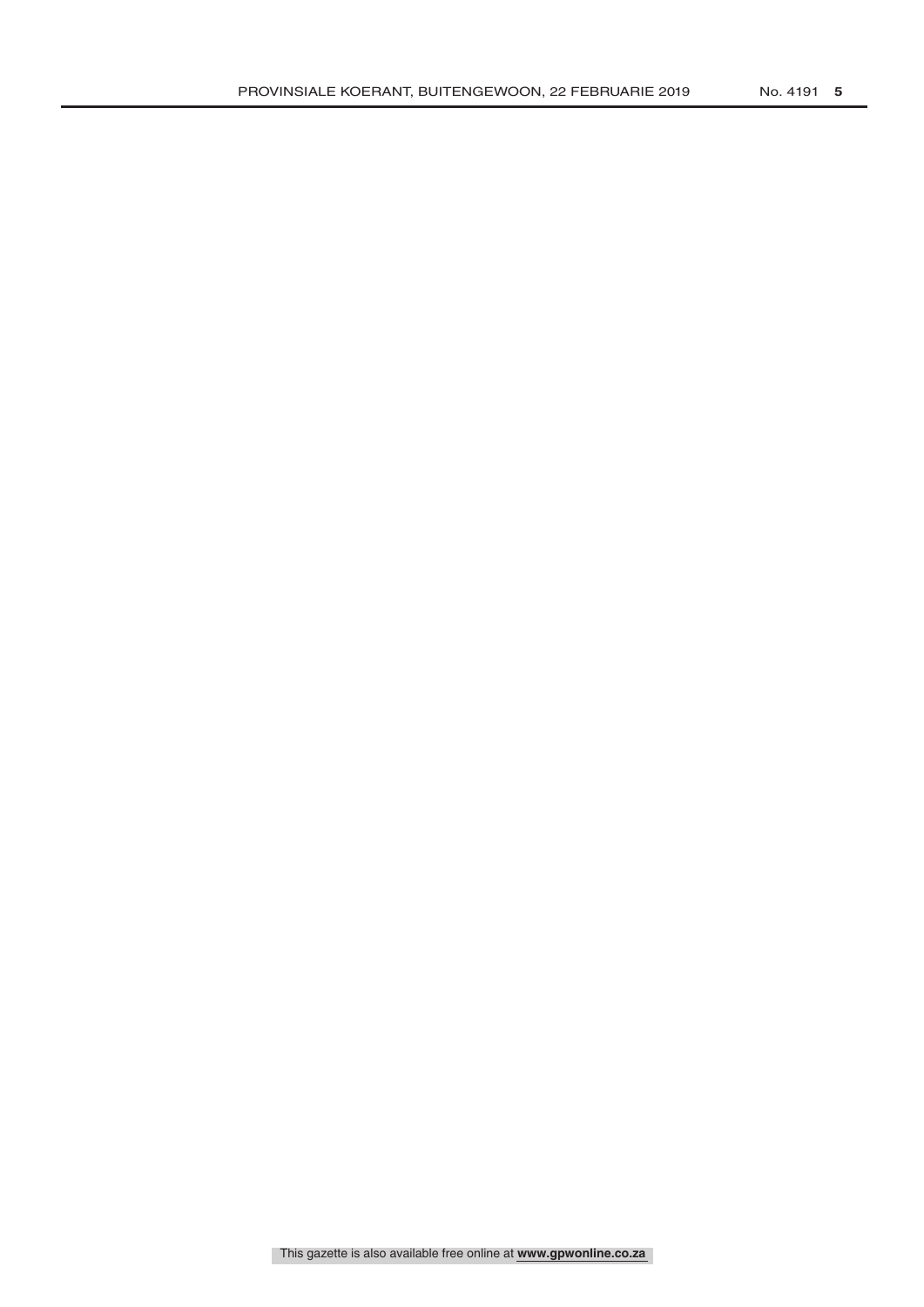This gazette is also available free online at **www.gpwonline.co.za**